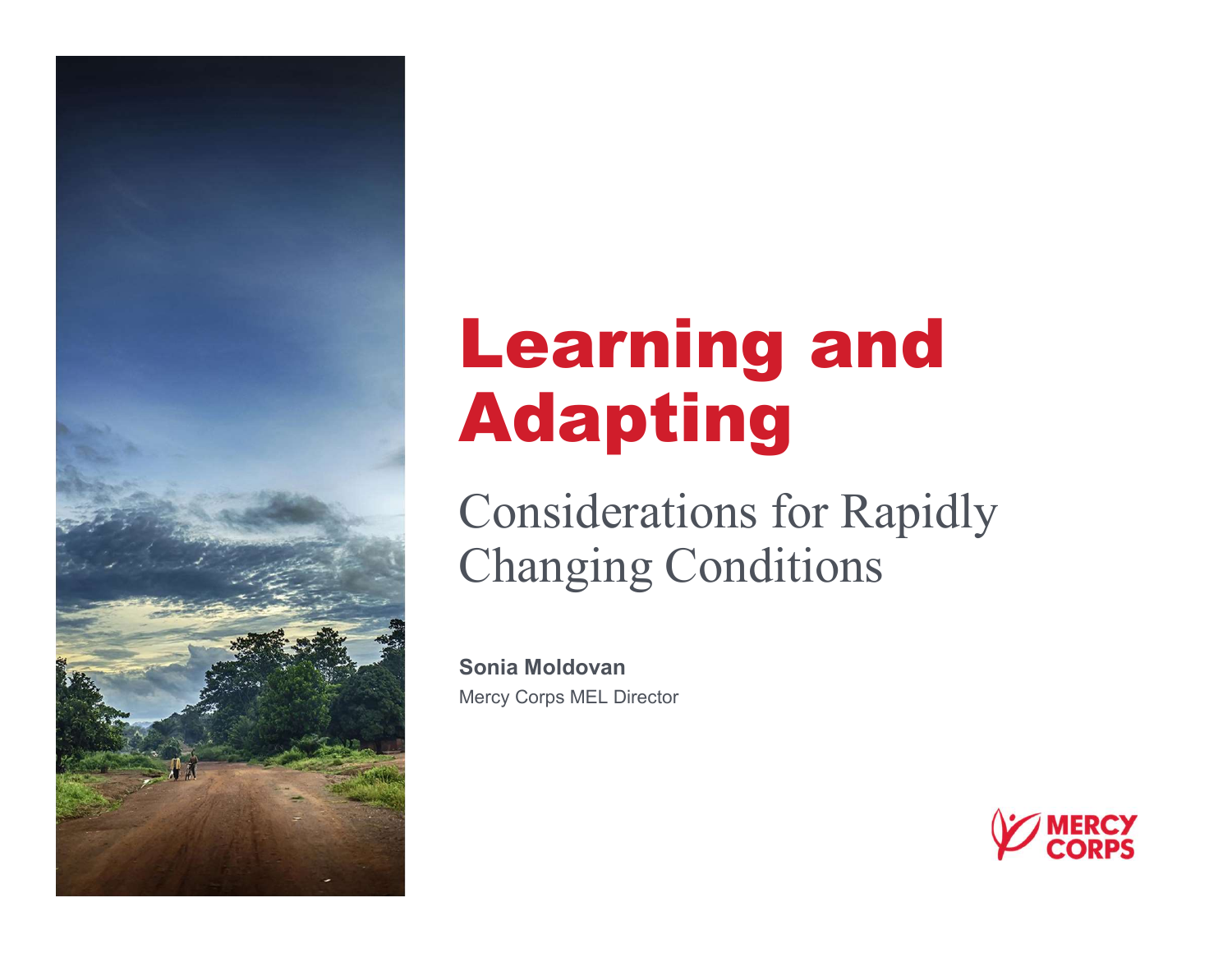## Top 3 Actions

- **O1** CONTEXTUALIZED MESSAGING
- **OZ** PROGRAM ADAPTATIONS
- **03** REVISED MEL ACTIVITIES

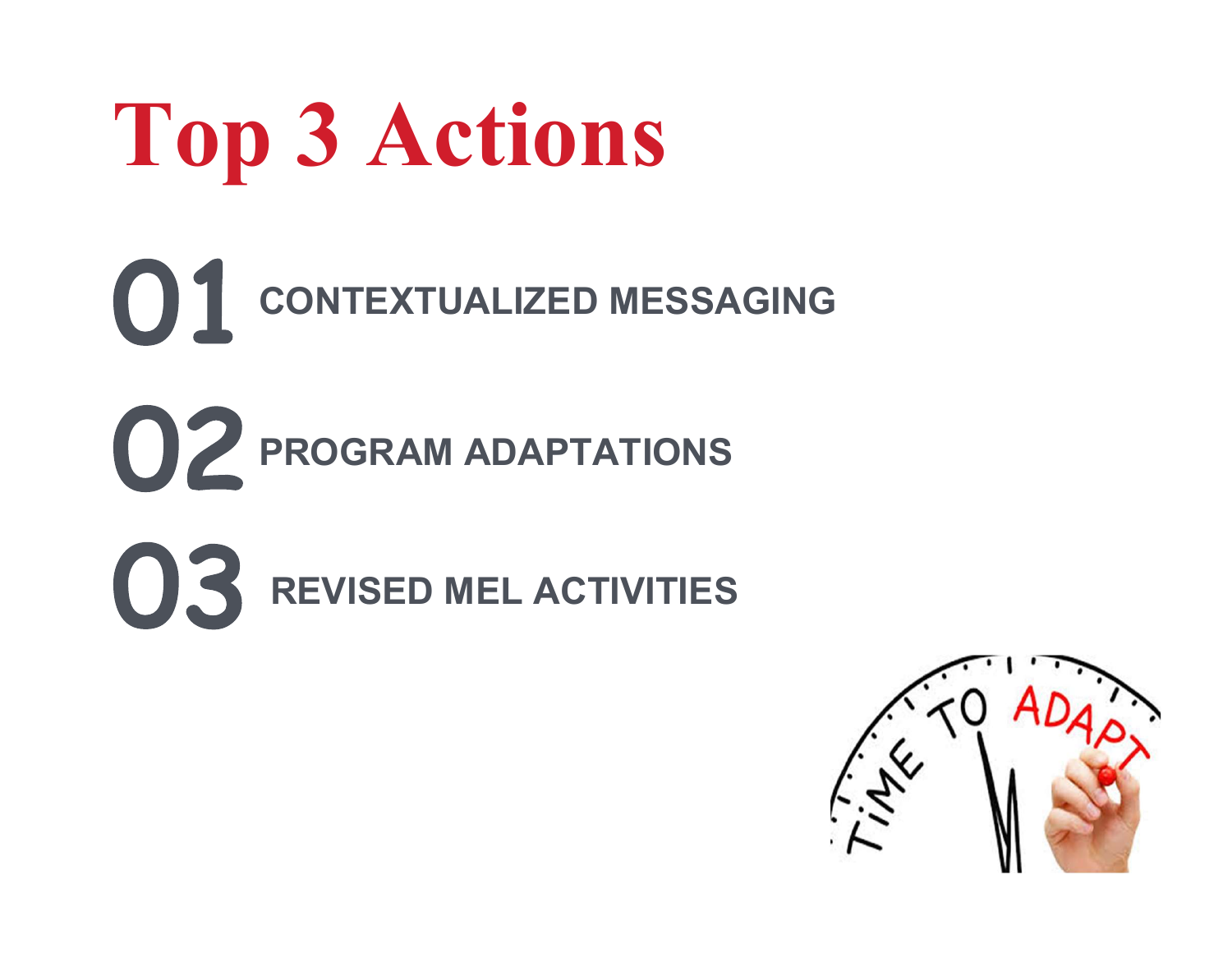## Contextualized messaging

- **Contextualized messaging<br>• Health messaging and factual information about<br>• Locally appropriate dissemination channels** COVID-19 in all local languages Contextualized messaging<br>• Health messaging and factual information about<br>• COVID-19 in all local languages<br>• Locally appropriate dissemination channels<br>• Avoid groups of people and instead consider<br>• print media (with ada
- 
- Avoid groups of people and instead consider print media (with adaptations for low-literate populations), audio messaging, social media, Whatsapp, SMS etc. • Health messaging and factual information about<br>
COVID-19 in all local languages<br>
• Locally appropriate dissemination channels<br>
• **Avoid groups of people** and instead consider<br>
print media (with adaptations for low-litera • Locally appropriate dissemination channels<br>
• **Avoid groups of people** and instead consider<br>
print media (with adaptations for low-literate<br>
populations), audio messaging, social media,<br>
Whatsapp, SMS etc.<br>
• Aim to reac
- including the elderly and people with different forms of disability and chronic illness
- 

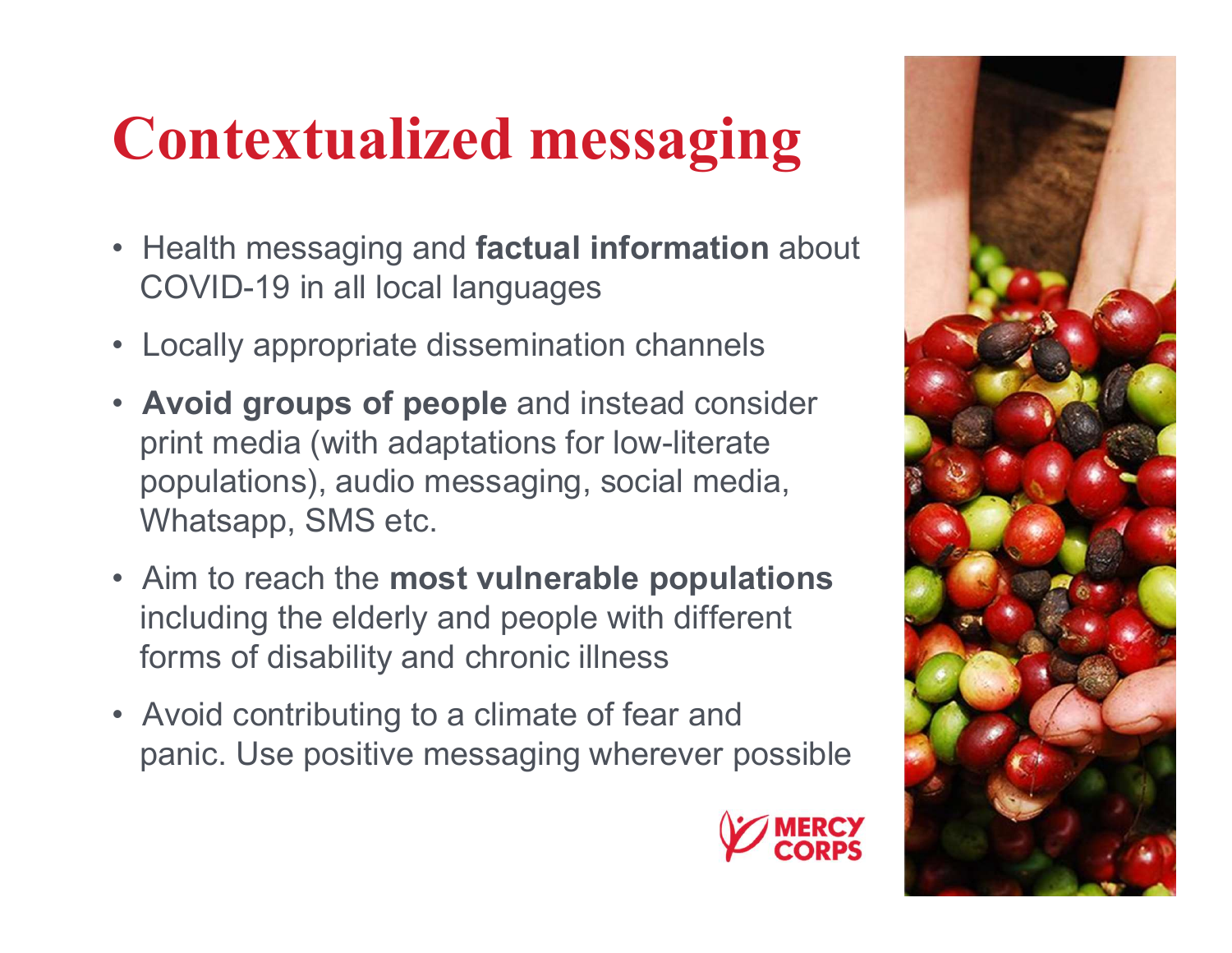# Program Adaptation **Program Adaptatic<br>
Citizen Engagement and Community<br>
Action<br>
• Mobilize influential leaders,<br>
volunteers and community action<br>
• Mobilize Community Outreach and Program Adaptation**<br>
Citizen Engagement and Community<br>
Action<br>
• Mobilize influential leaders,<br>
volunteers and community action<br>
groups<br>
• Mobilize Community Outreach and<br>
Action Campaigns<br>
• Mitigation and disaster prepa **Program Adaptation**<br>
Citizen Engagement and Community<br>
Action<br>
• Mobilize influential leaders,<br>
volunteers and community action<br>
groups<br>
• Mobilize Community Outreach and<br>
Action Campaigns<br>
• Mitigation and disaster prepa

#### Citizen Engagement and Community Action

- volunteers and community action groups
- Action Campaigns
- 

# Local Government Capacity-Building and National Engagement 1<br> **Discripted Government Capacity-Building<br>
and National Engagement<br>
● Understand government's response<br>
● Advocate for effective response<br>
■ Connect local leaders, community** 1<br> **Decate Government Capacity-Building<br>
and National Engagement<br>
● Understand government's response<br>
● Advocate for effective response<br>
measures<br>
● Connect local leaders, community<br>
groups and local government** 1<br>
Local Government Capacity-Building<br>
and National Engagement<br>
● Understand government's response<br>
● Advocate for effective response<br>
measures<br>
● Connect local leaders, community<br>
groups and local government<br>
● Target ca **Local Government Capacity-Building<br>
and National Engagement<br>
• Understand government's response<br>
• Advocate for effective response<br>
measures<br>
• Connect local leaders, community<br>
groups and local government<br>
• Target capac**

- 
- measures
- groups and local government
- sensitive and equitable response

#### Access and Use of Information

- Framed Community action<br>
and community action<br>
ommunity Outreach and<br>
praigns<br>
measures to connect local leader<br>
praigns<br>
and disaster preparation<br>
 Target capacity-build<br>
sensitive and equitat<br>
ACCESS and Use of Informa information  $\begin{tabular}{lllllllllll} \multicolumn{3}{l}{{\small \begin{tabular}{l}p{0.8cm}p{0.8cm}}}\quad & \text{measures} & \multicolumn{3}{l}{\small \begin{tabular}{l}p{0.8cm}p{0.8cm}}\quad & \text{seasures} & \multicolumn{3}{l}{\small \begin{tabular}{l}p{0.8cm}p{0.8cm}}\quad & \text{seasures} & \multicolumn{3}{l}{\small \begin{tabular}{l}p{0.8cm}p{0.8cm}}\quad & \text{seasures} & \multicolumn{3}{l}{\small \begin{tabular}{l}p{0.8cm}p{0.8cm}}$ ommunity Outreach and<br>
Inpaigns<br>
and disaster preparation<br>
• Target c<br>
sensitive<br>
• Rapidly assess trusted sources of<br>
information<br>
• Ensure culturally-sensitive messa<br>
• Leverage technology<br>
• Verage technology<br>
• Verage
- 
- 

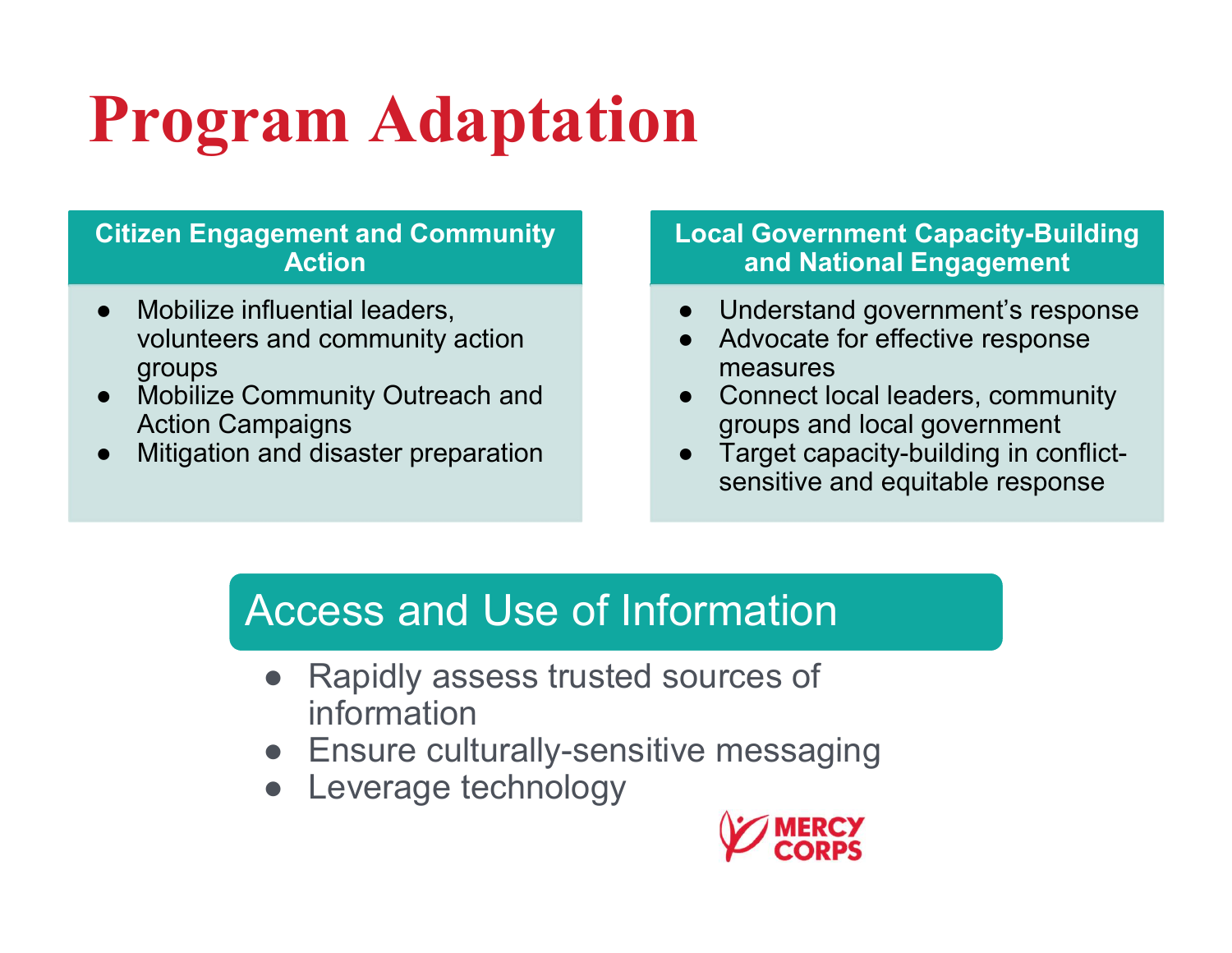### MEL & Program **Considerations**

- Include MEL in the contingency planning
- Coordinate closely with program teams to collect relevant data for performance tracking and decision making
- Identify which monitoring information is critical

Data protection systems and policies are still in place

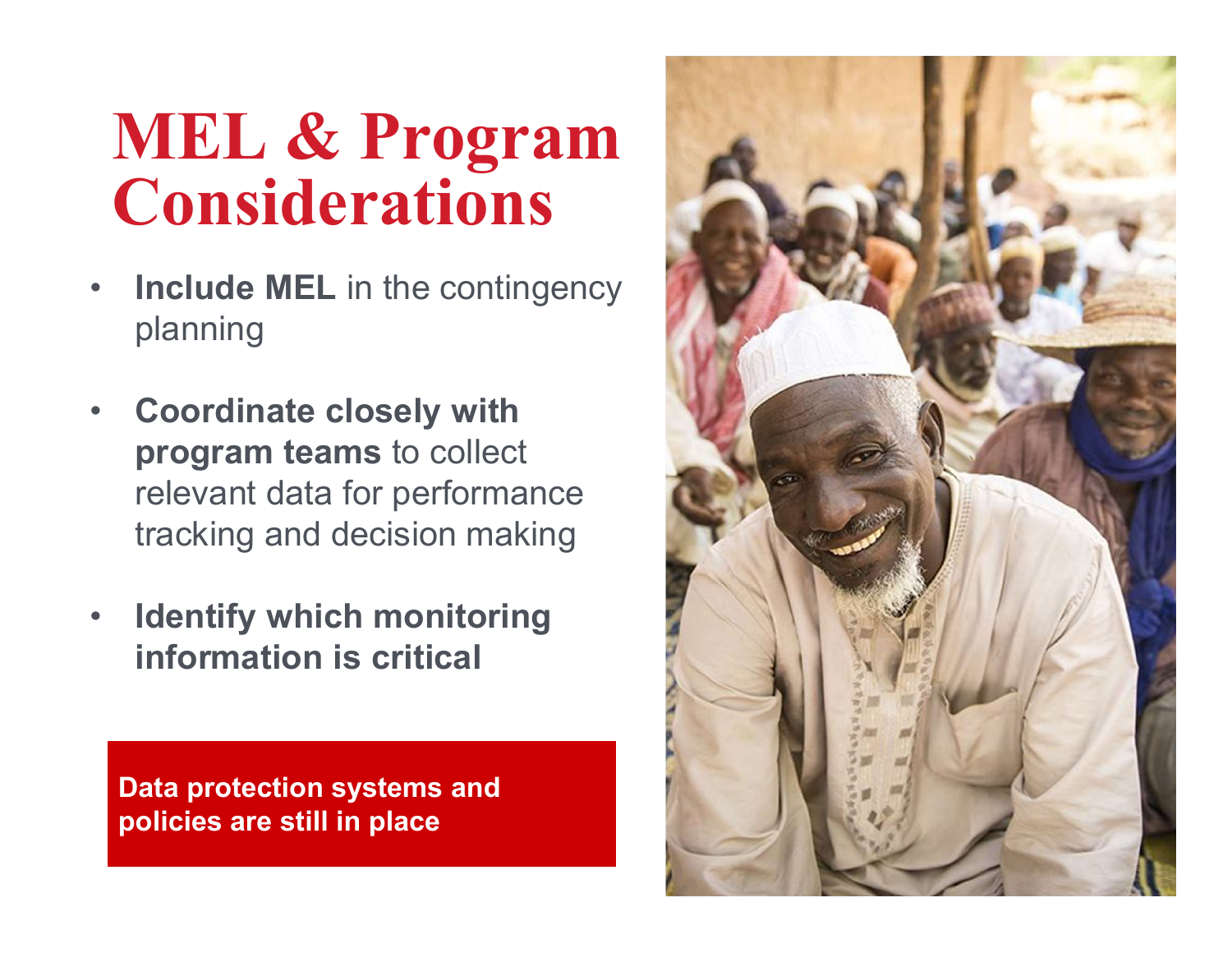## Consider Alternative Solutions